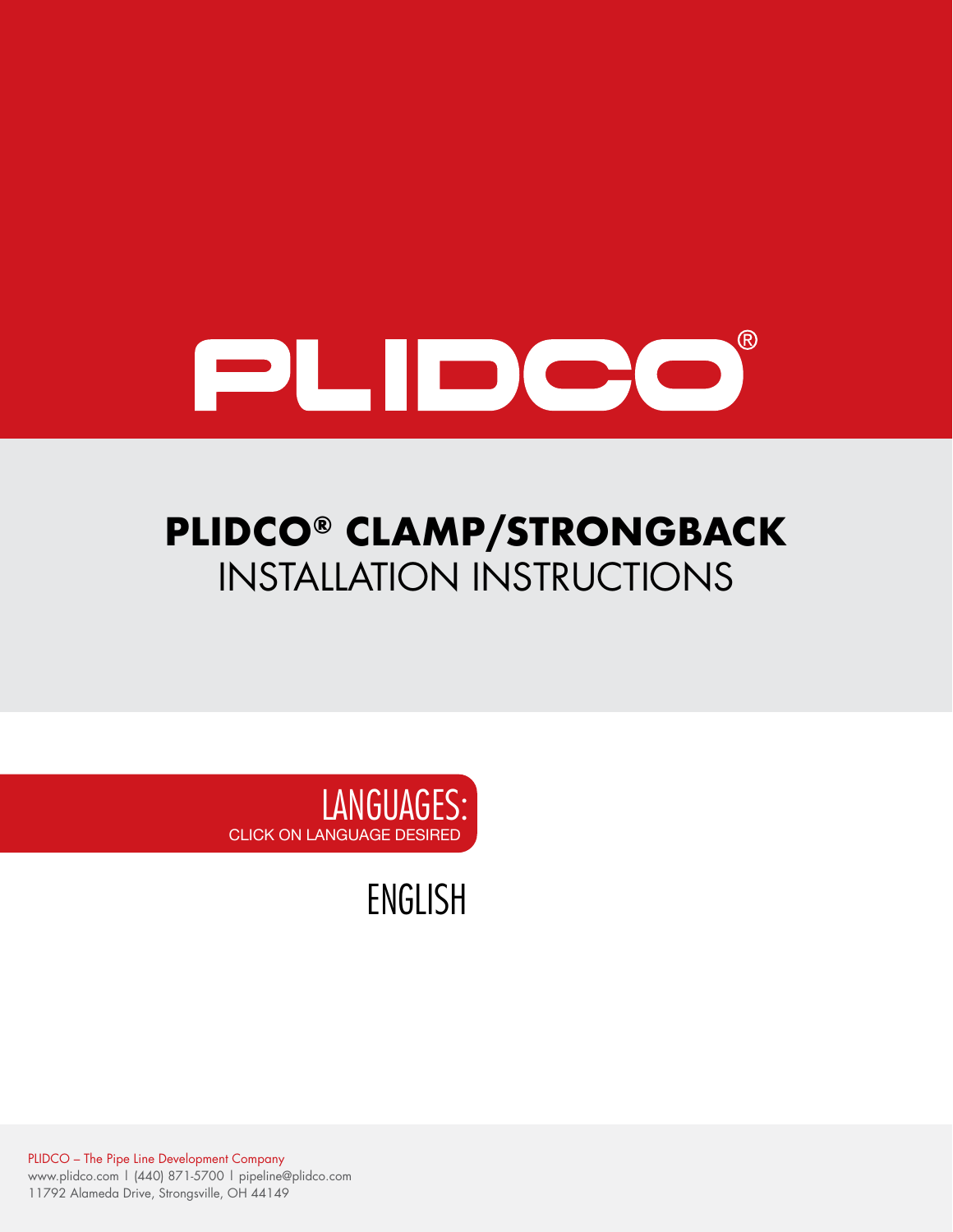<span id="page-1-0"></span>

The Pipe Line Development Company 11792 Alameda Drive, Strongsville, Ohio 44149, USA Phone: (440) 871-5700 • Fax: (440) 871-9577 Toll Free: 1-800-848-3333 web: www.plidco.com • e-mail: pipeline@plidco.com

# **PLIDCO® CLAMP/STRONGBACK INSTALLATION INSTRUCTIONS**

!! **WARNING**!!

IMPROPER SELECTION OR USE OF THIS PRODUCT CAN RESULT IN EXPLOSION, FIRE, DEATH, PERSONAL INJURY, PROPERTY DAMAGE AND/OR HARM TO THE ENVIRONMENT.

Do not use or select a PLIDCO Clamp/Strongback until all aspects of the application are thoroughly analyzed. Do not use the PLIDCO Clamp/Strongback until you read and understand these installation instructions. If you have any questions, or encounter any difficulties using this product, please contact: PLIDCO 440-871-5700

# **READ CAREFULLY**

The person in charge of the repair must be familiar with these instructions and communicate them to all personnel involved in the repair crew.

## **Safety Check List**

- $\Box$  Read and follow these instructions carefully. Follow your company's safety policy and applicable codes and standards
- $\Box$  Whenever a PLIDCO product is modified in any form, including adding a vent, by anyone other than the Engineering and Manufacturing Departments of The Pipe Line Development Company, the product warranty is voided. Products that are field modified do not have the benefit of the material traceability, procedural documentation, quality inspection and experienced workmanship that are employed by The Pipe Line Development Company.
- $\Box$  Observe the maximum load and temperature on the label of the PLIDCO product.
- During the *Pipe Preparation* and *Installation* procedures, those installing the PLIDCO Clamp/Strongback must wear, at minimum, Z87+ safety eyewear and steel toe safety footwear.
- $\Box$  Verify the tightness of all threaded connections.
- $\Box$  If the pipeline has been shut down, re-pressuring should be done with extreme caution. Repressuring should be accomplished slowly and steadily without surges that could vibrate the pipeline and fitting. Industry codes and standards are a good source of information on this subject.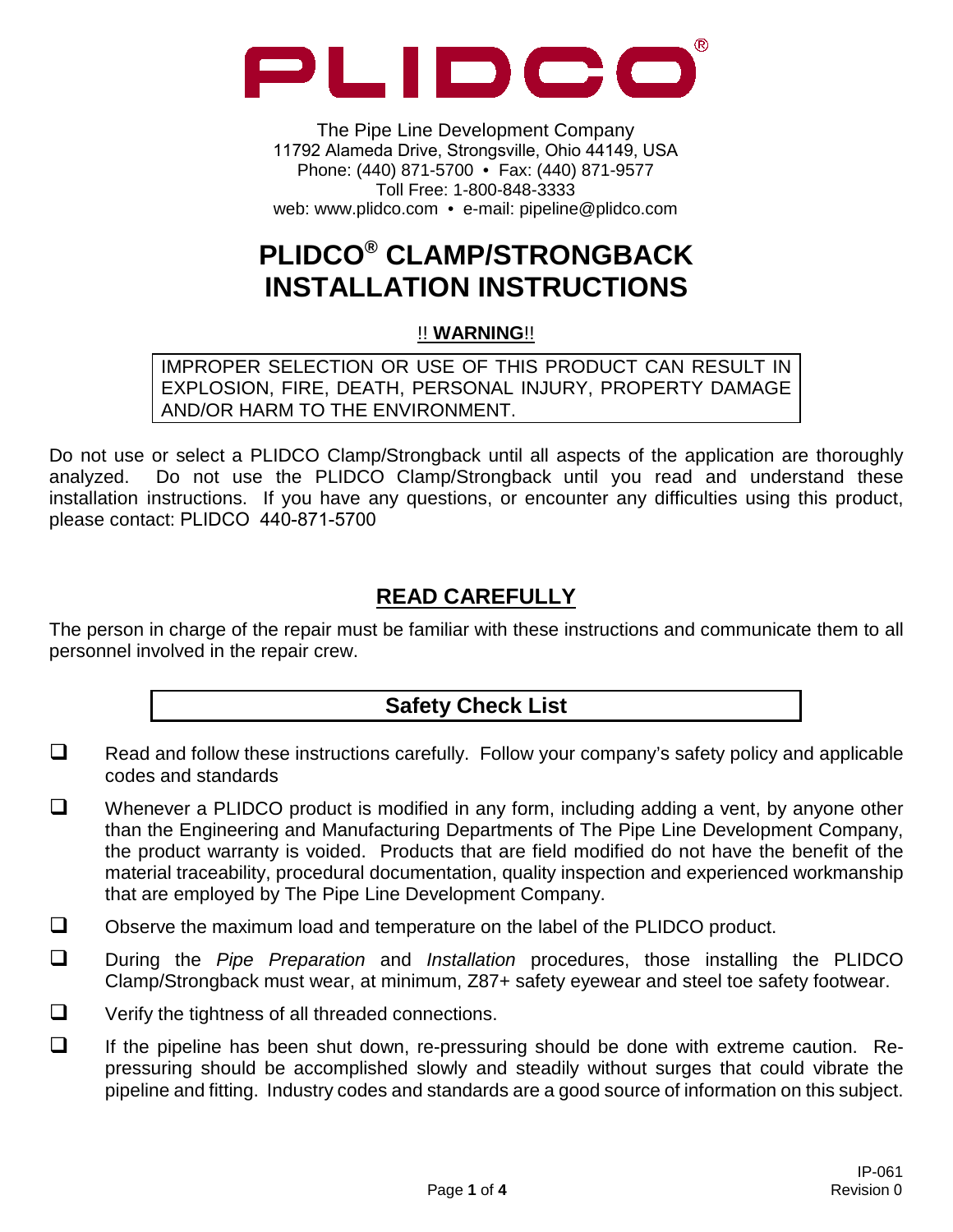## **Pipe Preparation**

- 1. Remove all coatings, rust and scale from the pipe surface where the PLIDCO Clamp/Strongback will contact the pipe. A brush off surface, as noted in SSPC-SP17 / NACE No.4 ISO Sa 1, is preferred. The cleaner pipe surface will ensure more uniform clamping of the fitting to the pipe.
- 2. A PLIDCO Clamp/Strongback is capable of clamping on out-of-round pipe up to approximately 5% ovality. This is based on the ability of the bolting to reshape the pipe. For very thick wall pipe the bolting may not be able to reshape the pipe. Badly out-of-round pipe may require additional evaluation.
- 3. A PLIDCO Clamp/Strongback is not capable of reshaping flattened or dented pipe.
- 4. PLIDCO manufactures an Ovality Gauge that can measure the cross-sectional shape of the pipe. This is particularly useful for submerged pipelines where visibility may be limited.

#### **Installation**

Careless handling can damage the bearing area of the clamp. Lifting devices such as chains, cables or lift truck forks should be kept away from the clamping surface.

Figure 1 shows labeled parts of the PLIDCO Clamp/Strongback.

- 1. Clean and lubricate all studbolts and nuts, and prove free and easy nut running prior to the installation.
- 2. Assemble the PLIDCO Clamp/Strongback around the pipe directly adjacent to the repair fitting the clamp is securing. Ensure the PLIDCO Clamp/Strongback is oriented such that the PLIDCO Clamp/Strongback will resist axial loads applied to the fitting (ex. For vertical installation of a PLIDCO Split+Sleeve, place the clamp directly below the Split+Sleeve to resist the gravitational axial load).



Figure 1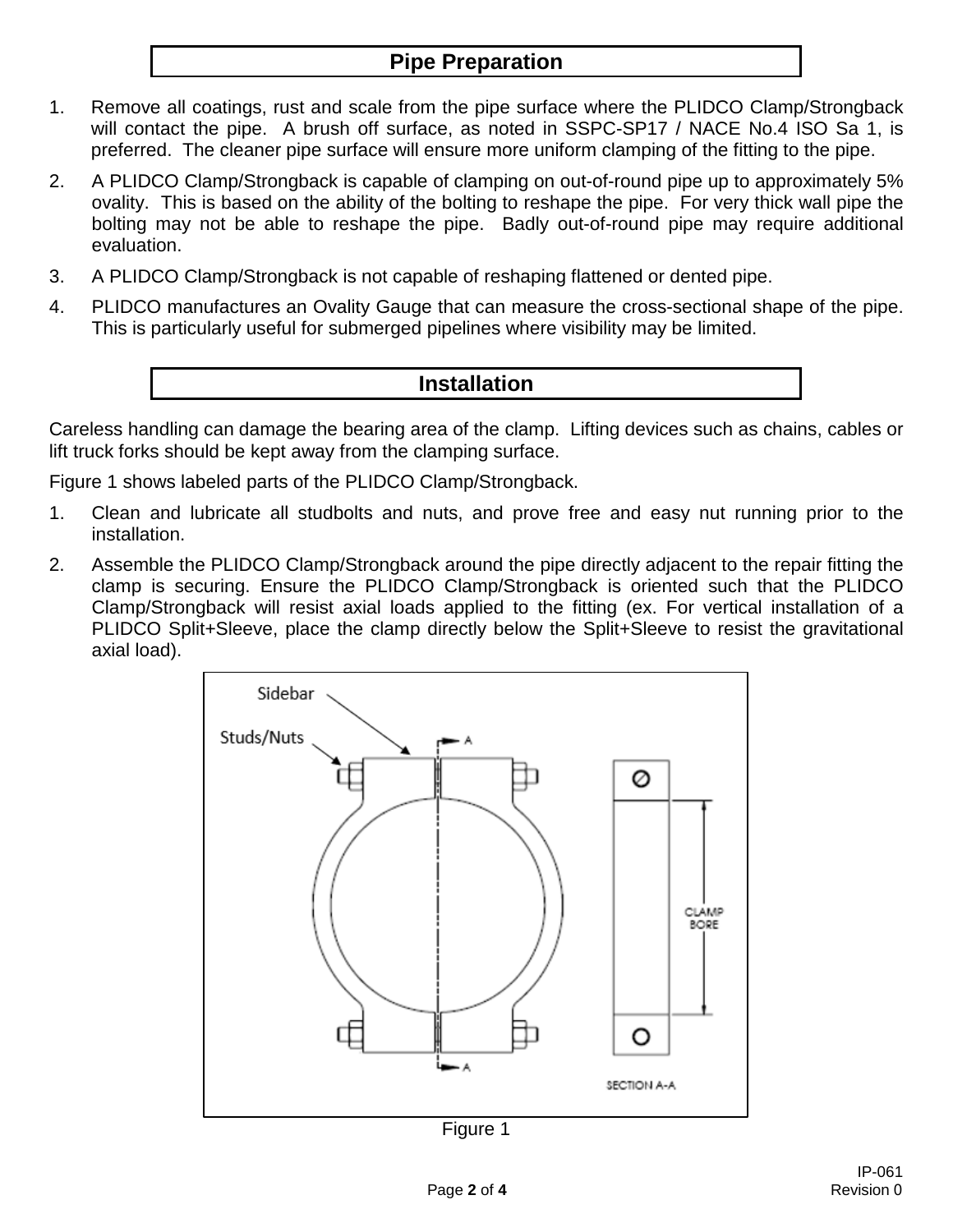- 3. Torque the studbolts and nuts of the clamping sections uniformly, as indicated by the Torque Values in the *PLIDCO Torque Chart for Clamp/Strongback* located on page 4. The best results are obtained by alternating the tightening of each nut maintaining an equal gap between the side bars.
- 4. To complete assembly, **ALL** studbolts should be rechecked at the recommended torque.

#### **Re-pressuring**

If the pipeline has been shut down, re-pressuring should be done with extreme caution. Re-pressuring should be accomplished slowly and steadily without surges that could vibrate the pipeline or produce a sudden impact load. Industry codes and standards are a good source of information on this subject.

#### **Storage Instructions**

PLIDCO Clamp/Strongbacks should be stored in a dry environment to prevent the unpainted surfaces from rusting. Storage temperatures should not exceed 120°F (49°C). It is best to exclude contamination, light, ozones and radiation

#### **Traceability**

PLIDCO Clamp/Strongbacks, as most PLIDCO products, have a unique serial number by which the fitting is fully traceable

**Recommended Inspection Schedule**

- 1. After the pipeline is re-pressurized and field tested (see *Re-pressuring and Field Testing* for precautions) the torque values should be checked again 4 hours after installation. Then, the torque values should be checked again 24 hours after that.
- 2. It is recommended that if the product is not being welded, that torque striping be applied from the nuts to the sidebar of the PLIDCO Clamp/Strongback so any loosening of the bolts can be visually seen during an inspection.
- 3. 6 months after installation it is recommended that a visual inspection occurs that checks for visible signs of bolt/nut loosening, and general wear or corrosion.
- 4. After the 6-month inspection occurs, a yearly visual inspection is recommended that checks for visible signs of bolt/nut loosening, and general wear or corrosion.